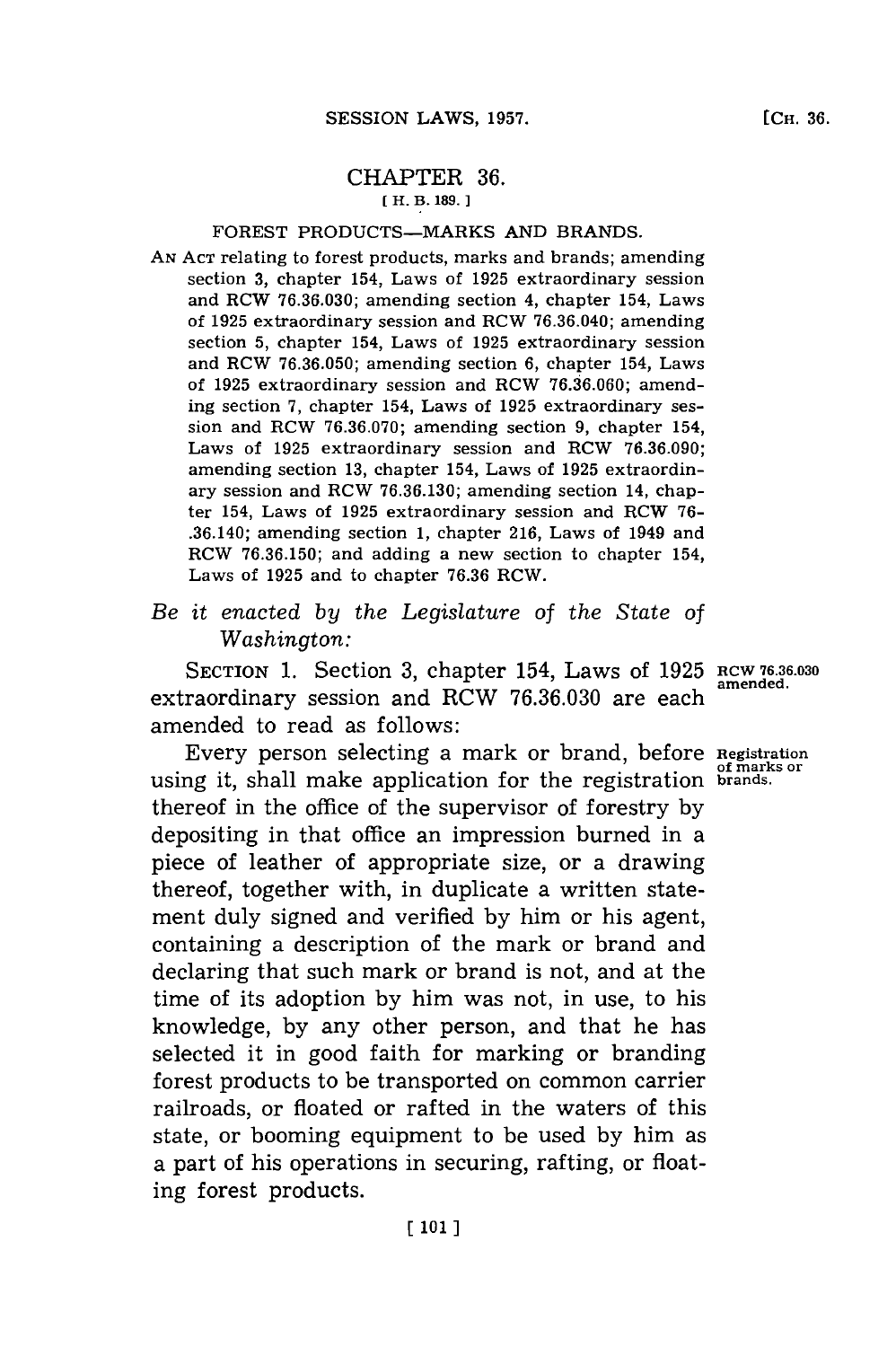## **CR. 36.]SESSION LAWS, 1957.**

**of marks or**

**Registration** The supervisor of forestry, upon receipt of the **brands,** application and the fee hereinafter provided, if he finds that the mark or brand is not identical with any other mark or brand registered in his office, or does not so closely resemble one registered therein as to be confounded therewith, shall file in his office the impression or drawing, and one copy of the written statement, and shall register the mark or brand in a book to be provided **by** him and kept **for** the purpose and known as the "Forest products brand register," entering therein the name of the owner, character of the mark or brand, date of registration, and such other details as he may see fit to enter therein. He shall return to the applicant the other copy of the written statement, with a certificate attached thereto and signed **by** him or his deputy to the effect that the mark or brand has been duly registered in accordance with the provisions of this chapter, and that the applicant is the registered owner thereof. The supervisor of forestry, in the event of his refusal to register a mark or brand on account of conflict with, or resemblance to, one already registered, shall immediately give notice of that fact to the applicant, who may select another mark or brand, and apply for its registration in the manner of an original application.

**RCW 76.36.040 SEC.** 2. Section 4, chapter 154, Laws of **1925** extraordinary session and RCW 76.36.040 are each amended to read as follows:

**Assignment.** Every mark or brand registered under this chapter, shall be assignable in law; and the supervisor of forestry, upon presentation to him, in duplicate, of an assignment transferring the mark or brand to a person therein named and duly executed and acknowledged **by** the owner thereof and the payment of the fee hereinafter mentioned, shall file one copy of the assignment in his office and make an entry in the forest products brand register of the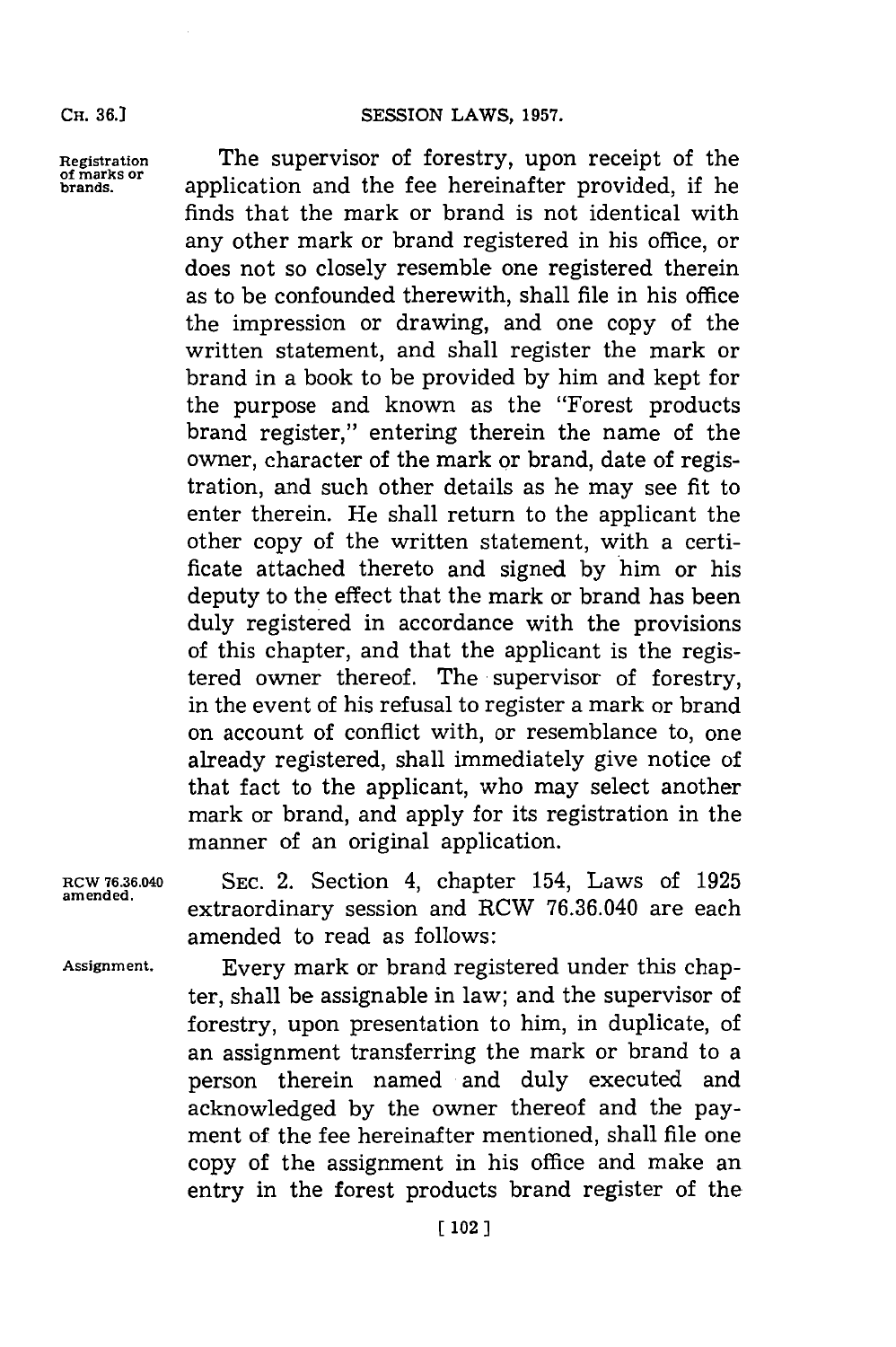fact of the assignment, the date thereof and the name of the assignee, and such other details as he may see fit to enter therein. He shall then return to the assignee the other copy of the assignment, with a certificate attached thereto and signed **by** him or his deputy to the effect that the mark or brand has been duly registered in accordance with the provisions of this chapter and assigned to the assignee, and that the assignee is the registered owner thereof. The assignee, upon the due registration of the assignment, shall be and become the owner of the mark or brand with the full right of exclusive use to the same extent as though he had been the original owner.

SEC. **3.** Section **5,** chapter 154, Laws of **1925 RCW 76.36.050** extraordinary session and RCW 76.36.050 are each amended to read as follows:

The certificate of the supervisor of forestry, at- certificate as tached to the original or copy of the written state- **registration**<br>and ownership. ment or assignment, and signed by him or his deputy as herein provided, shall be received in all courts of this state as evidence of the due and proper registration of the mark or brand and of the ownership thereof without proof of the signature thereto.

SEC. 4. Section 6, chapter 154, Laws of 1925 RCW 76.36.060 extraordinary session and RCW **76.36.060** are each **amended.** amended to read as follows:

**All** forest products and booming equipment hay- **Impression of mark-Pre-** ing impressed thereupon a registered mark or brand **sumption.** shall be presumed to belong to the person appearing on the records in the office of the supervisor of forestry as the owner of such mark or brand. **All** forest products having impressed thereupon a registered catch brand shall be presumed to belong to the owner of the registered catch brand, unless there shall be impressed thereupon more than one registered catch brand, in which event they shall be presumed to belong to the owner whose registered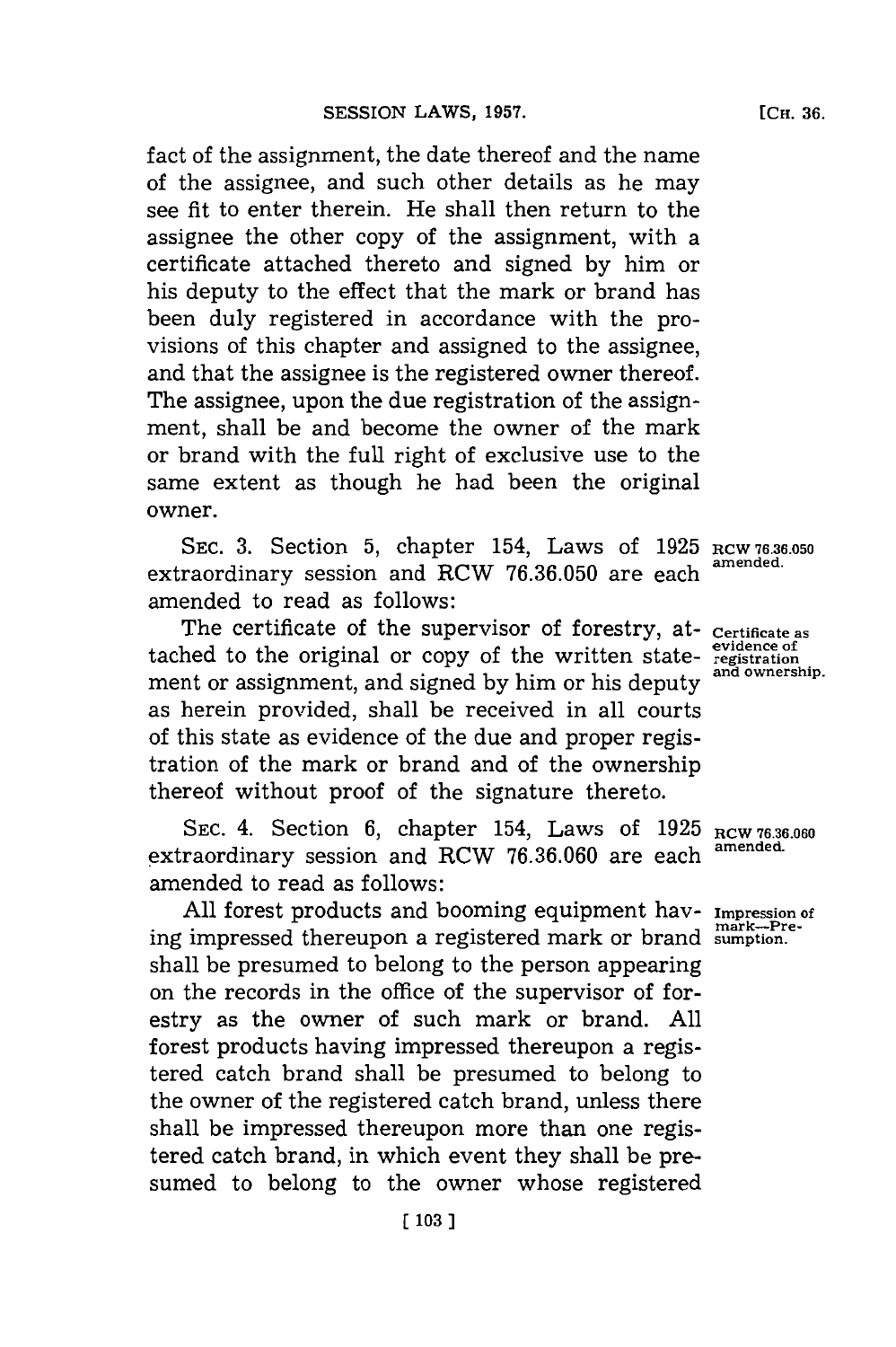**CH. 36.1**

catch brand was placed thereupon latest in point of time.

**RCW 76.36.070 SEC. 5.** Section **7,** chapter 154, Laws of **1925** extraordinary session and RCW 76.36.070 are each amended to read as follows:

**Cancellation of registration.**

The supervisor of forestry, upon the petition of the owner of a registered mark or brand, may cause the registration thereof to be canceled, and, in the event of such cancellation, the mark or brand shall be open to registration **by** any person subsequently applying therefor.

**RCW 76.36.090 amended.**

**SEC. 6.** Section **9,** chapter 154, Laws of **1925** extraordinary session and RCW **76.36.090** are each amended to read as follows:

**Catch brands.**

Every person desiring to use a catch brand as an identifying mark upon forest products or booming equipment purchased or lawfully acquired **by** him from another, shall before using it, make application for the registration thereof in the office of the supervisor of forestry in the manner prescribed for the registration of other marks or brands as herein required. The provisions contained in this chapter in reference to registration, certifications, assignment, and cancellation, and the fees to be paid to the supervisor of forestry shall apply equally to catch brands. The certificate of the supervisor of forestry shall designate the mark or brand as a catch brand, and the mark or brand selected **by** the applicant as a catch brand shall be inclosed in the letter **C,** which shall identify the mark or brand as, and shall be used only in connection with, a catch brand.

**amended.**

**of mark.**

**RCW 76.36.130 SEC. 7. Section 13, chapter 154, Laws of 1925** extraordinary session and RCW **76.36.130** are each amended to read as follows:

**Sufficiency A** mark or brand cut in boom sticks with an ax or other sharp instrument shall be sufficient for the purposes of this chapter **if** it substantially conforms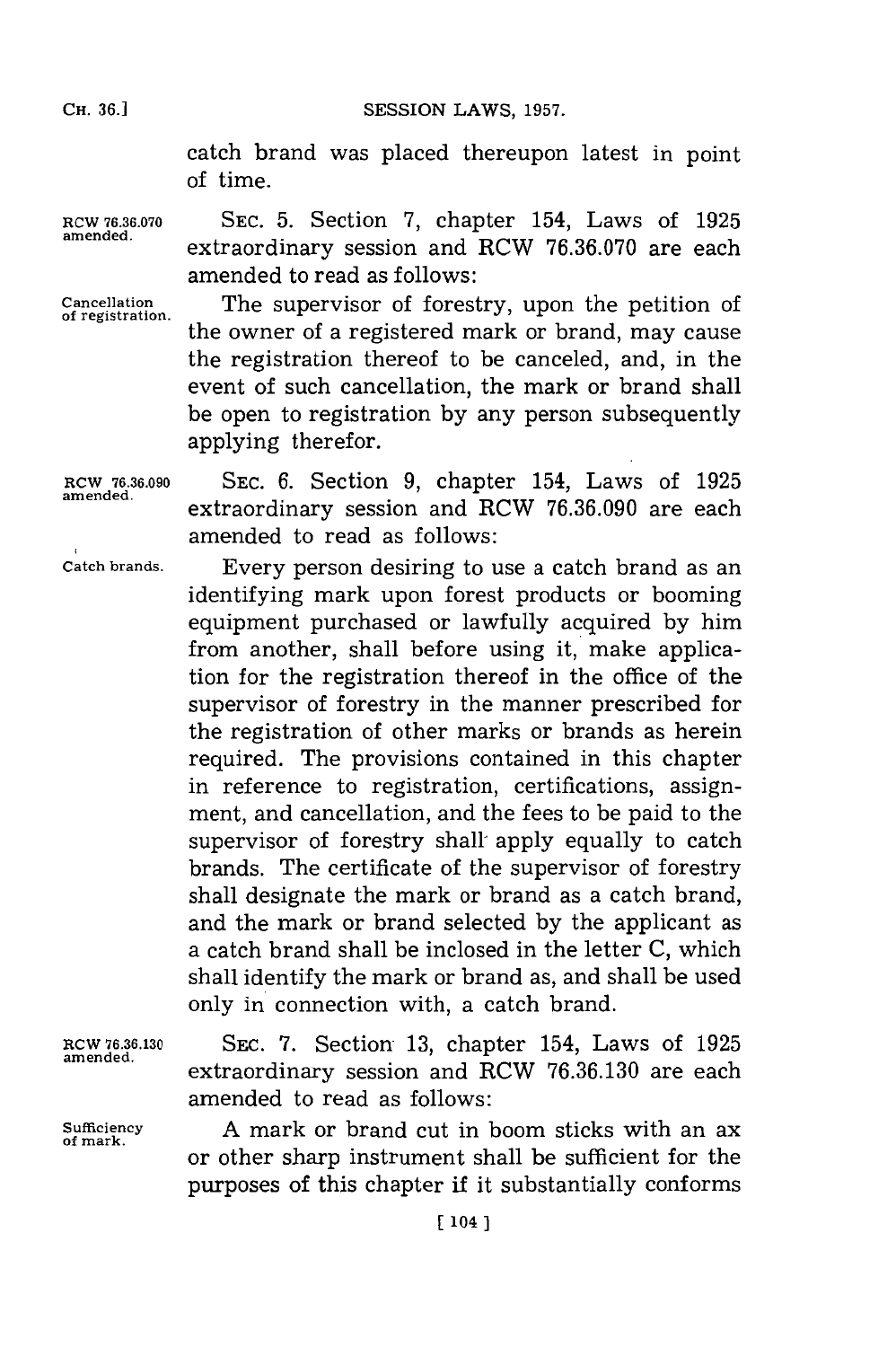to the impression or drawing and written description on file in the office of the supervisor of forestry.

SEC. 8. Section 14, chapter 154, Laws of 1925 RCW 76.36.140 extraordinary session and RCW 76.36.140 are each amended to read as follows:

In view of the different conditions existing in Application of the logging industry of this state between the parts **Eastern Washington**. of the state lying respectively east and west of the crest of the Cascade mountains, forest products may be put into the water of this state or shipped on common carrier railroads without having thereon a registered mark or brand, as herein required, within that portion of the state lying east of the crest of the Cascade mountains and composed of the following counties to wit: Adams, Asotin, Benton, Chelan, Columbia, Douglas, Ferry, Franklin, Garfield, Grant, Kittitas, Klickitat, Lincoln, Okanogan, Pend Oreille, Spokane, Stevens, Walla Walla, Whitman, and Yakima; and the penalties herein provided for failure to mark or brand such forest products shall not apply: *Provided,* That any person operating within such east portion of the state may select a mark or brand and cause it to be registered in the office of the supervisor of forestry pursuant to the terms of this chapter, and use it for the purpose of marking or branding forest products and booming equipment, and, in the event of the registration of such mark or brand and the use of it in marking or branding forest products or booming equipment, the provisions hereof shall apply as to the forest products and booming equipment so marked or branded.

**SEC. 9.** Section **1,** chapter **216,** Laws of 1949 **RCW 76.36.150** and RCW 76.36.150 are each amended to read as **follows:**

The supervisor of forestry shall on or before **Renewal of** September **30,** 1949, and each five-year period there- **brands.** after, notify **by** registered letter the owner or owners of all log marks or brands then of record in the state,

**marks and**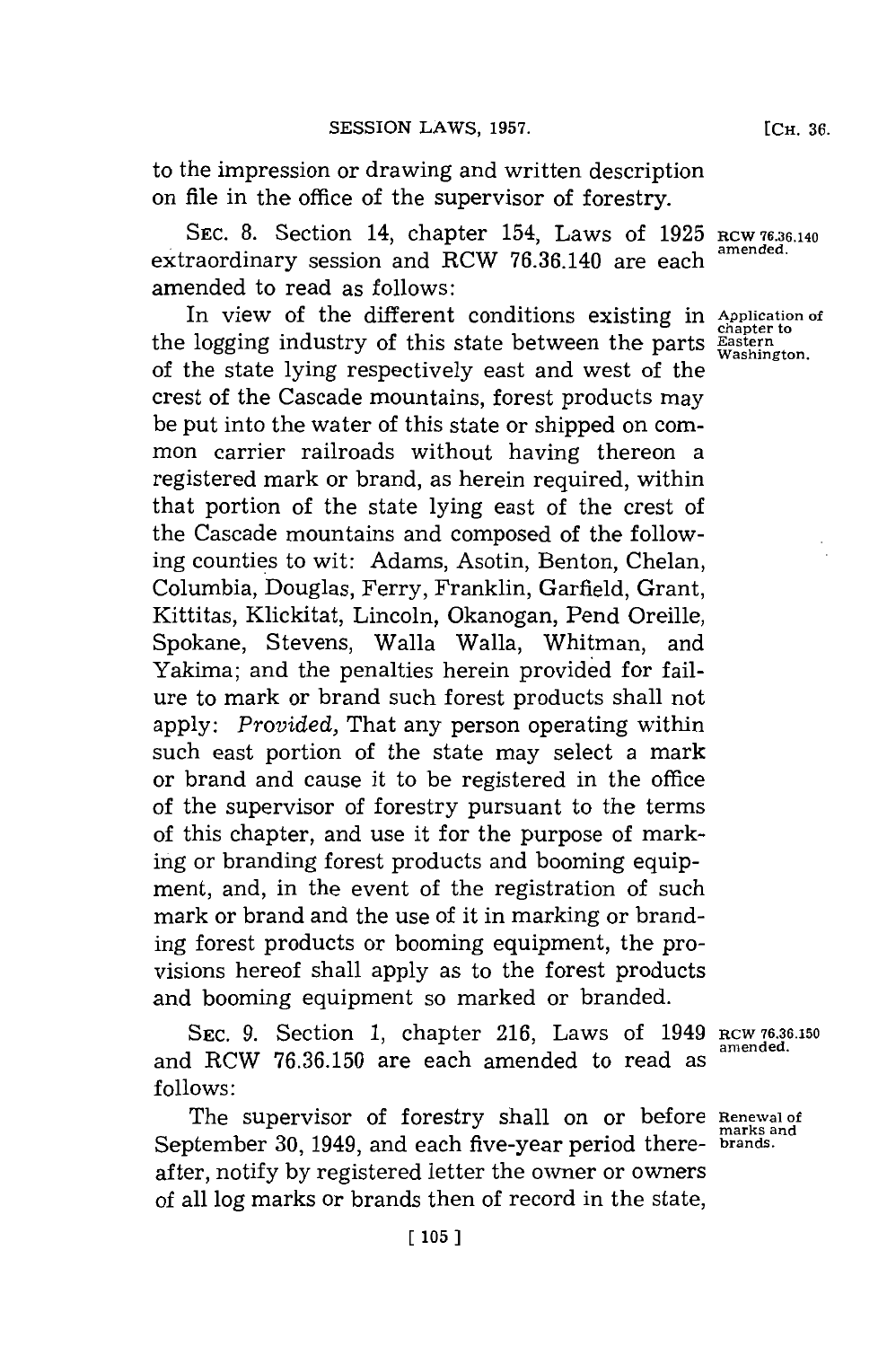**CESSION LAWS, 1957.** 

to renew the same. A fee of five dollars shall be charged for new brands or marks, assignment of brands or marks and renewing marks or brands. Upon receipt of said fee, the supervisor of forestry shall give a renewal certificate, which shall give the holder and owner thereof the exclusive right to continue the use of said mark or brand within the state. If any owner or owners of a mark or brand which is on record fails to pay such renewing fee within three months after the notification as herein provided, such brand shall become forfeited and no longer be carried on said records.

**Effect of failure to renew-Abandoned mnarks and brands.**

**Proviso.**

**Proviso.**

**Proviso.**

On and after January **1, 1950,** no person, firm, association, or corporation shall claim or own any log mark or brand which has not been renewed in accordance with the provisions of this section, and any failure to renew the log mark or brand as required **by** such provisions shall be deemed the abandonment of the same, and any other person, firm, association, or corporation shall be at liberty to adopt or use such mark or brand so abandoned: *Provided,* That no person, firm, association, or corporation shall be at liberty to claim or use such abandoned mark or brand until after the same has been recorded in his or its own name, in the manner provided in this chapter: *Provided, however,* That no abandoned or canceled brand may be reissued for a period of one year after such abandonment or cancellation, except to the previous owner or his assignee: *Provided further,* That in case of a dispute as to the right to the use of such mark or brand, the supervisor of forestry shall determine which of the applicants is entitled to the use thereof.

**New section.**

**SEC. 10.** There is added to chapter 154, Laws of **1925** and to chapter **76.36** RCW a new section to read as follows:

**Deposite**<br>
of fees

The supervisor of forestry shall deposit all moneys